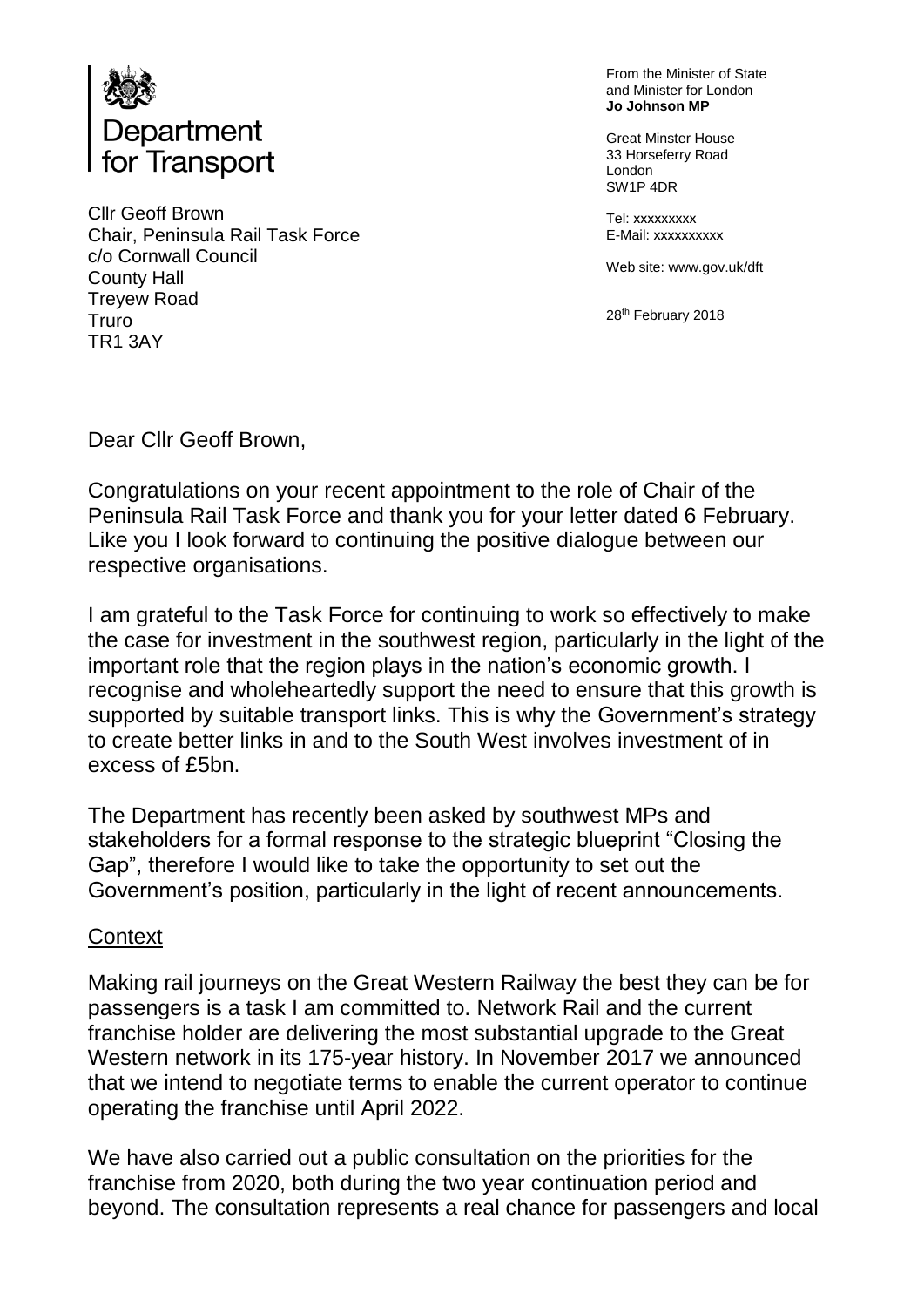stakeholders to help shape their communities' rail services and I am grateful for the contribution of the PRTF and its members to that process.

During the continuation period we expect GWR to deliver further enhancements for passengers and to drive forward a process of future service development with Network Rail and other partners. This will take account of priorities identified by the PRTF and other interested parties across the southwest.

On the same day as launching the consultation we also published our new strategic vision for the railways, "Connecting People". Our vision is for a revitalised railway used to its full potential, and we have a bold plan to get there. Connecting People sets direction for the sector, and our reforms will help the network deal with the challenges it faces.

This includes a new way of operating train and track, bringing them closer together, exploring opportunities to increase railway capacity to drive housing and economic growth, and modernising the railway by bringing forward digital technologies to dramatically improve services for passengers, all with the aim of providing a railway fit for the 21st century and the huge volumes of passengers it now carries.

The vision is consolidated by the Statement of Funds Available for the railway for Control Period 6 (covering the years 2019-2024), which was set out in October last year. This continues funding for the biggest railway modernisation programme since Victorian times, with investment continuing at record levels. It will see around £47.9bn spent on the railway during the period. We expect that this funding should be used to deliver what passengers and businesses want: a dependable railway, with an increased focus on punctuality and reliability.

## **Resilience**

For the southwest in particular this means greater service resilience. Protecting the line at Dawlish is a national priority and I am determined to find a permanent solution for this vital connection. £15m funding has been provided to Network Rail to take this forward, and planning and development work is well under way. Network Rail is focusing on the three most urgent elements identified within their resilience study, in order of magnitude:

- the soft, steep high cliffs between Teignmouth station and Parsons Tunnel, which are at risk from a significant landslip that would block the adjacent railway line;
- the rocky cliffs between Kennaway Tunnel and Parsons Tunnel, which are at risk from rock falls; and
- a section of sea wall opposite Marine Parade at Dawlish where the metal railings adjacent to the track provide very little protection of the railway from large waves.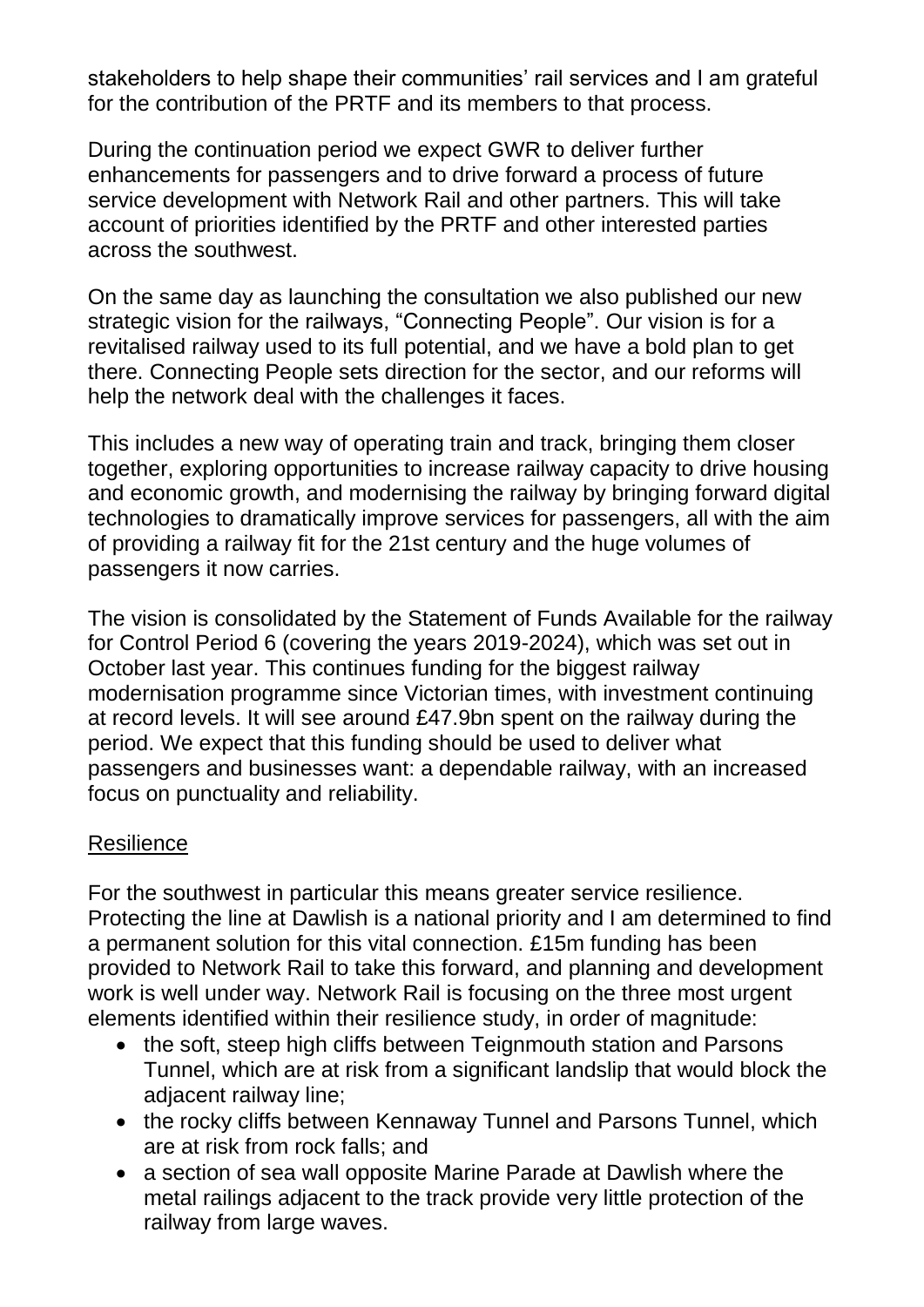This is a highly unique and complex terrain and in order to deliver the best solution it is critical that the resilience study is comprehensive. Contracts will be awarded in Spring 2018 to undertake ground investigations, option selection and outline design for all three areas. These are expected to be complete in 2019 to enable the next phase of work to begin in the new funding Control Period. The development work also includes the preparation of the necessary Transport and Works Act application for the work on the Teignmouth cliffs.

Elsewhere in the southwest, culvert works at Cowley Bridge will be completed during summer 2018. Flood resilience work has also been completed at Whiteball and is planned to be completed at Axe and Broom in September 2018, and at Hele and Bradninch by February 2019.

Providing diversionary capability is an essential element of the resilience programme. As part of our planning process for Control Period 6, we will start development work for a package of infrastructure enhancements to deliver greater capacity for diversions between Castle Cary and Exeter along the West of England main line through Yeovil. We are prioritising the development of a plan for a new passing loop at Whimple, to enable early delivery of more frequent local train services between Axminster and Exeter.

#### Journey times, connectivity, capacity and comfort

In addition to delivering greater resilience and reliability, the Department is continuing to invest in other key projects highlighted by the PRTF for reduced journey times, improved connectivity and increased capacity and comfort.

The most significant change for passengers will be realised with the Hitachi AT300 trains being delivered as the next tranche of new intercity trains following the IEPs. The first have already been delivered and are under test on routes in the southwest.

The AT300-based timetable will substantially reduce the differential between the fastest and slowest trains, providing more regular fast journeys prior to any infrastructure works. This will build on timetable improvements already implemented by GWR, which are now providing an early-morning three-hour journey from London Paddington to Plymouth.

Our immediate priority is to ensure the successful and reliable implementation of the new AT300 timetable next year, to ensure the south west enjoys the fullest possible benefits from the Government's investment in the new trains.

In addition, we are already delivering: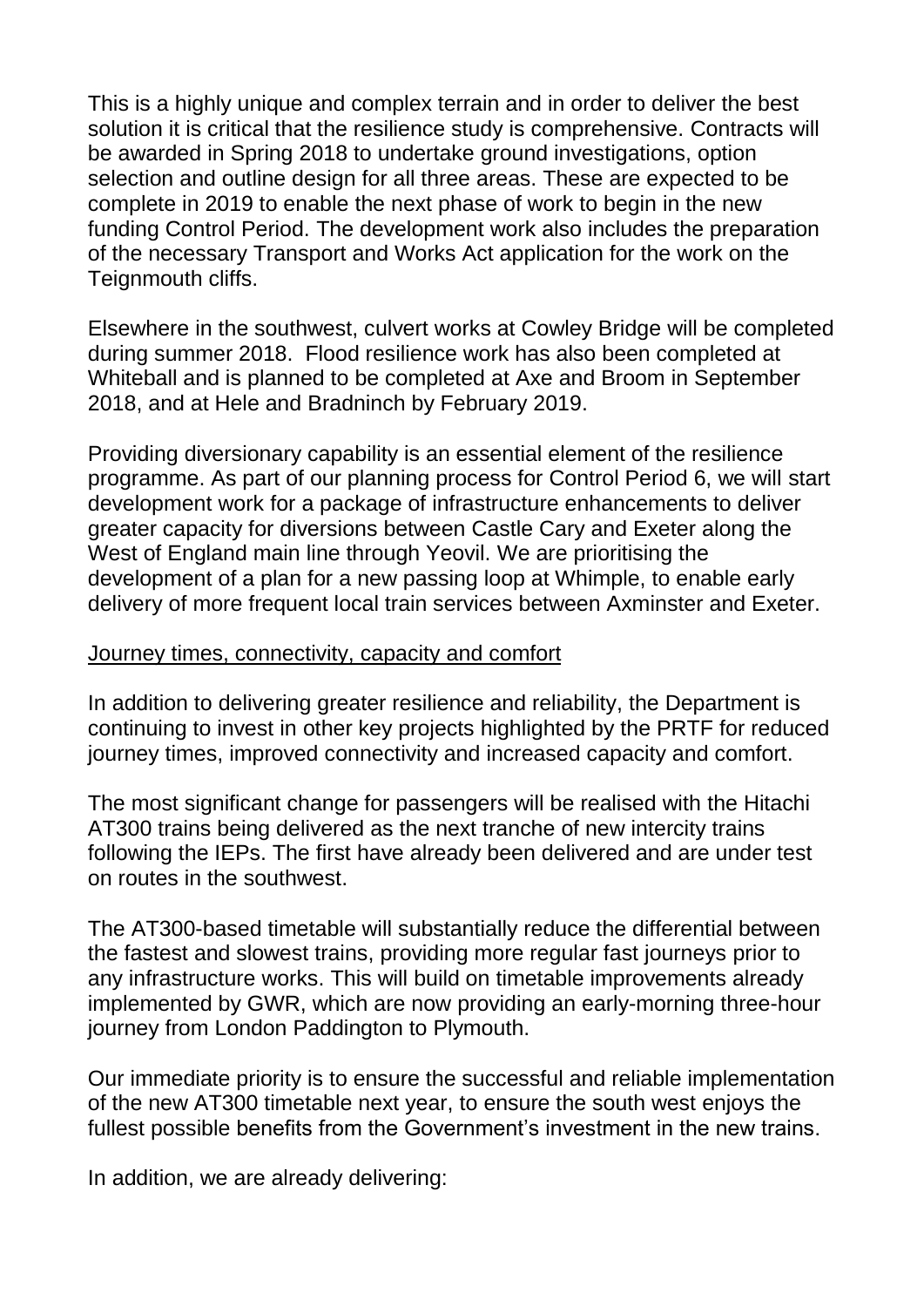- re-signalling of the main line in Cornwall to allow a two-train per hour service between Plymouth and Penzance instead of the current irregular service;
- progressive cascade of rolling stock that will culminate in the withdrawal of the "Pacer" trains from the southwest;
- refurbishment of the Night Riviera trains and investment in new maintenance facilities at Long Rock, Penzance. The refurbishment scheme will be complete in 2018;
- Wifi available on all GWR trains (other than those to be withdrawn). GWR wifi is free for passenger use. I am aware that Cornwall Council is working with GWR to install wifi at all stations in Cornwall, which will be welcomed by passengers;
- substantial car park extensions at stations across the peninsula including a completed scheme at Tiverton Parkway and further schemes at St Erth and Taunton;
- joint work between GWR, NR and Plymouth City Council on an LGFsupported locally-promoted station improvement scheme at Plymouth including improved parking; and
- development of proposals to reintroduce regular services between Exeter and Okehampton, as referred in the Rail Strategy.

Beyond this, the Department is keen to identify options and business cases for further interventions to reduce journey times, building on the "Speed to the West" work undertaken jointly by Network Rail and GWR last year. While that work focused on the potential for targeted infrastructure improvements to support faster journeys, there may also be opportunities to improve both journey times and connectivity through changes to the structure of the timetable for services operating between London, Newbury/Bedwyn, Westbury and the south west peninsula.

These opportunities are best explored in close collaboration between Network Rail and the train operator, but will require funding to take forward. Development funding for the remainder of Control Period 5 is now largely committed but over the coming year we will work with PRTF, GWR and Network Rail to develop the case for allocating development funding to this issue as an early priority for Control Period 6.

In addition to this, we will continue to advise and support local partners and stakeholders as they develop the case for new station proposals, including Edginswell and Marsh Barton, and local service improvements, such as regularising calling patterns and investigating the case for further frequency enhancements on the Exmouth branch as part of the longer-term development of Devon County Council's "Devon Metro" concept.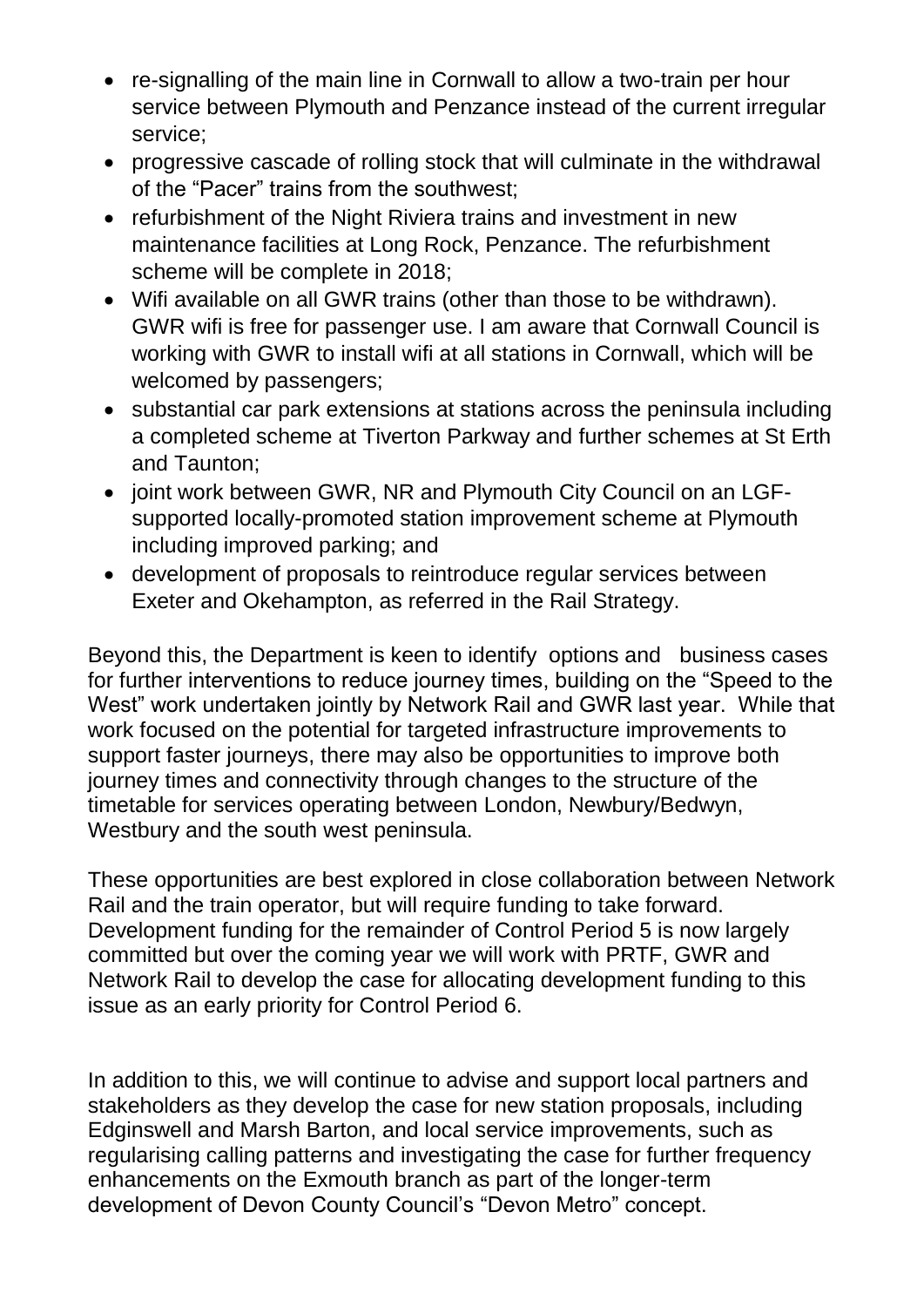#### A new process for enhancements

Looking forward, new enhancements will be taken forward through a new process in accordance with the recommendations of the Bowe Review. This will build on the process set out in the Memorandum of Understanding between Department for Transport and Network Rail for rail enhancements.

The process for determining new enhancements will take the form of a pipeline of potential schemes, designed to ensure investment best addresses the needs of passengers and freight, and that funding commitments appropriately reflect the stage of development of enhancements. We will only commit enhancements for development, design or delivery when they have been properly worked through, to avoid the problems of the past where schemes were committed to too early.

We will continue to work with the Task Force to identify and develop the proposals within the blueprint that deliver most value for money to rail users, recognising that the strategy covers a twenty year horizon.

Infrastructure-related recommendations from "Closing the Gap" will need to be taken forward through the new pipeline process. We will make further announcements about the new process as well as confirming which enhancements are committed at which stage as part of the Rail Network Enhancements Plan in due course.

#### **Conclusion**

In conclusion I would like to again commend the work of the PRTF. The work that the Task Force has undertaken has been of great value to the Department in defining the needs of stakeholders on the route and providing clear goals and solutions for us to work on.

I will ensure that the Task Force is kept up to date with progress on these and other enhancements that will help to improve the rail network in the peninsula as we move into the next Control Period.

Trep Tomorre

**JO JOHNSON**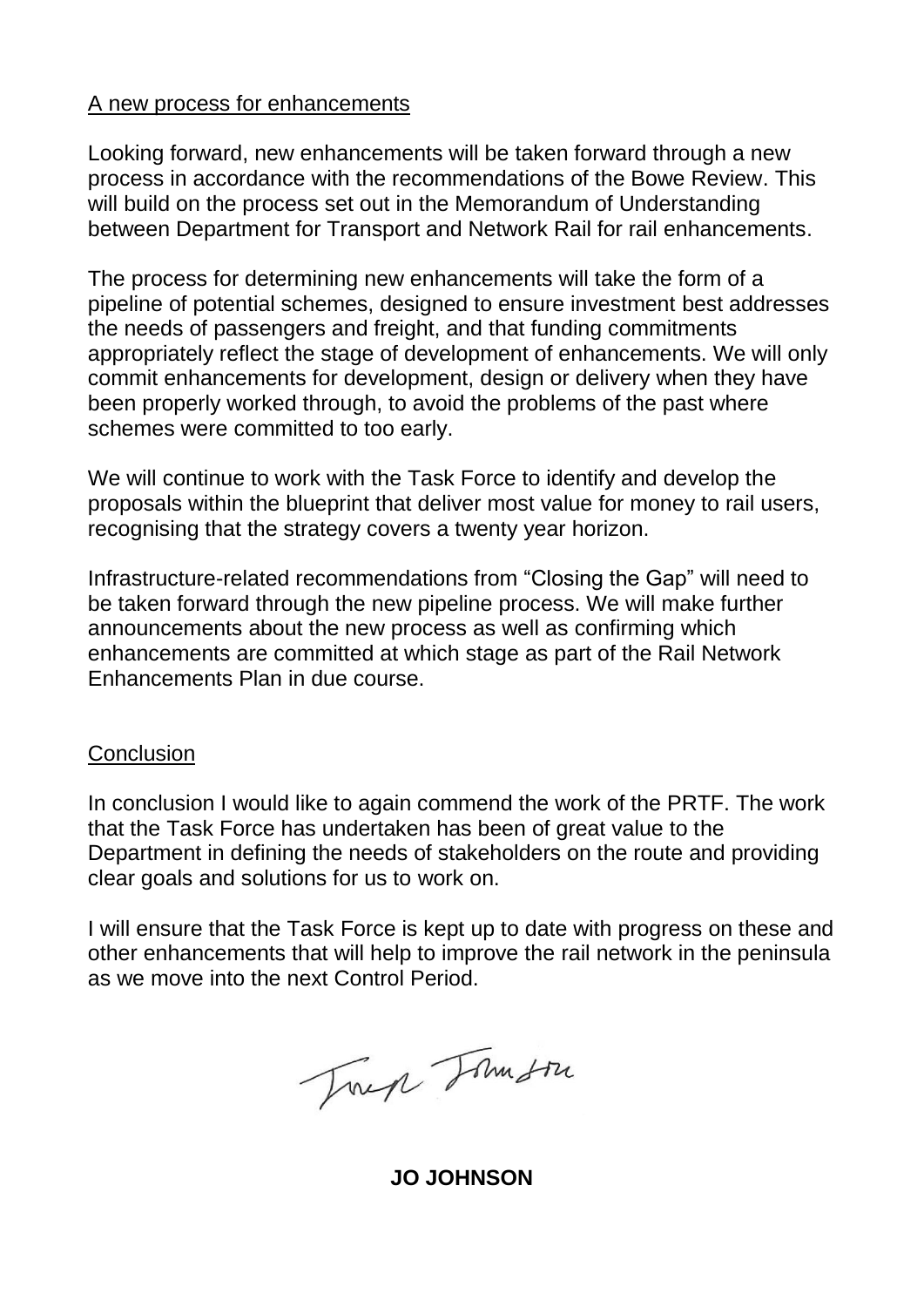This document sets out the Government's position on the recommendations contained in the PRTF's strategic rail blueprint "Closing the Gap".

The recommendations are in *italic bold text***.**

## **RESILIENCE**

"Closing the Gap" rightly highlights the economic costs and disruption caused by severe weather events and the likelihood that a changing climate will increase the frequency of such events.

## *1.1 Completing resilience works at high-risk locations on the existing network, at Cowley Bridge, the Somerset Levels, Hele and Bradnich*

#### What we're doing

Culvert works at Cowley Bridge will be completed during summer 2018. The culverts will give a protection return of 1 in 20 years.

Work at Hele & Bradninch will be completed by February 2019.

Flood resilience work has also been completed at Whiteball and is being progressed at Axe and Broom.

#### Next steps

A second phase of work at Cowley Bridge, consisting of removal of up to three weirs, is under consideration and requires the consent of the Environment Agency. It would be subject to a detailed assessment of the impact on the wider area, to be undertaken by Network Rail.

#### Delivery Mechanism

Infrastructure Enhancements Process / Resilience programme

## *1.2 Further interventions to increase resilience, focusing on the highrisk stretches of line around Dawlish and Teignmouth*

What we're doing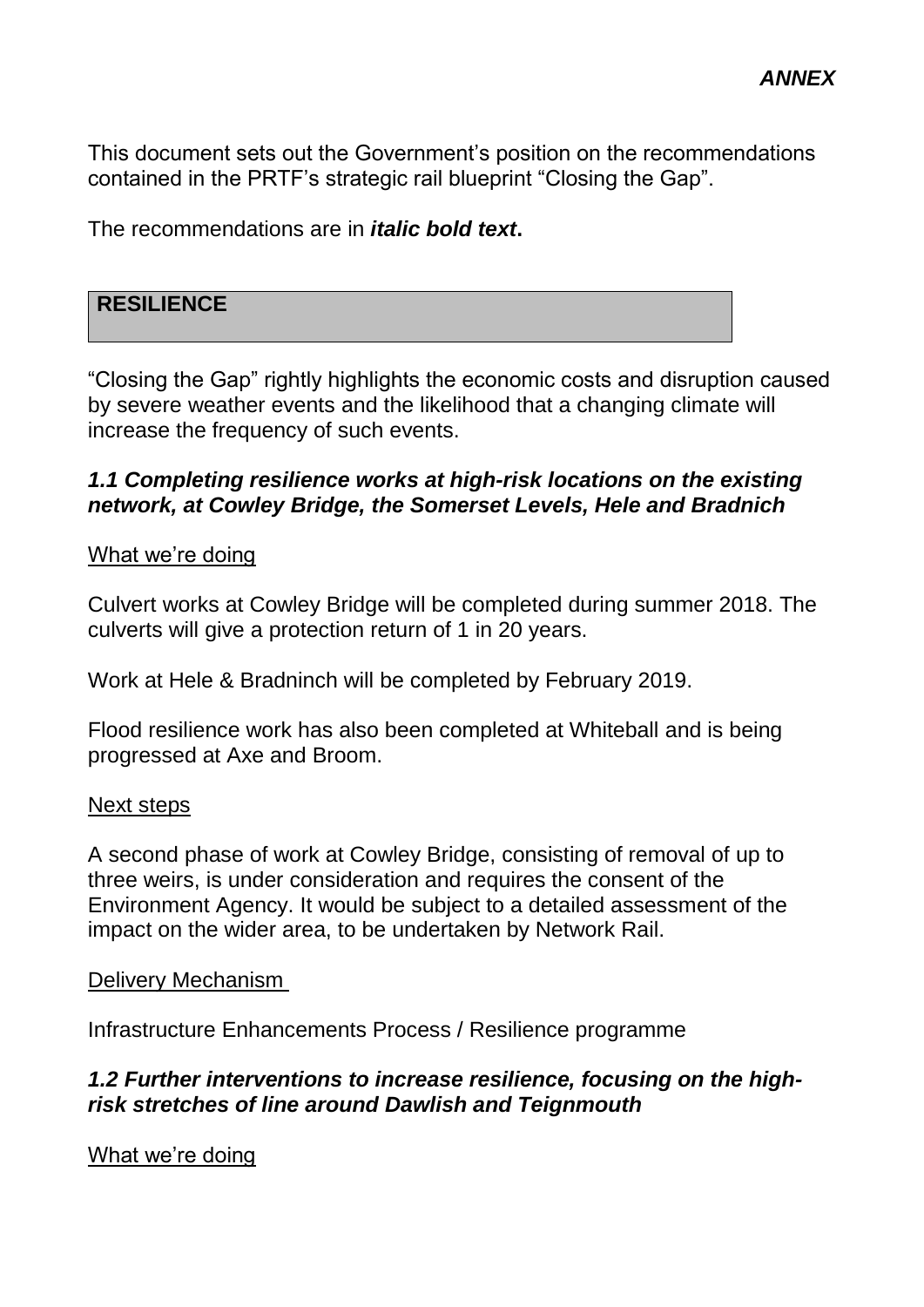Taking forward development work for the three most critical areas identified in Network Rail's geotechnical report:

- Teignmouth Parsons Tunnel cliff face
- Parsons Tunnel Kennaway Tunnel
- Marine Parade sea wall

## Next steps

Resilience schemes will be taken through the new enhancements funding pipeline process in CP6 and subsequent Control Periods.

## Delivery Mechanism

Infrastructure Enhancements Process

## *1.3 Providing more effective diversionary routes, in particular by increasing capacity between Exeter, Yeovil and Castle Cary*

## What we're doing

Arrangements are already in place to amend train services to provide for diversions e.g. at weekends.

#### Next steps

Proposed diversionary routes will also be taken through the new enhancements pipeline process.

## Delivery Mechanism

Infrastructure Enhancements Process

## *1.4 Operating Cross Country trains with rolling stock that can operate reliably along the sea wall in all weathers.*

## What we're doing

The Department has held a series of workshops across the Cross Country franchise area, and a full public consultation process will begin in Spring 2018. The department's Cross Country franchising team attended the PRTF board meeting on the 11th January 2018.

The next franchisee will be set challenging operational performance targets where they will be incentivized to improve performance across the whole network, and to minimise cancellations, so bidders will have to consider these targets when deciding which types of rolling stock it will use.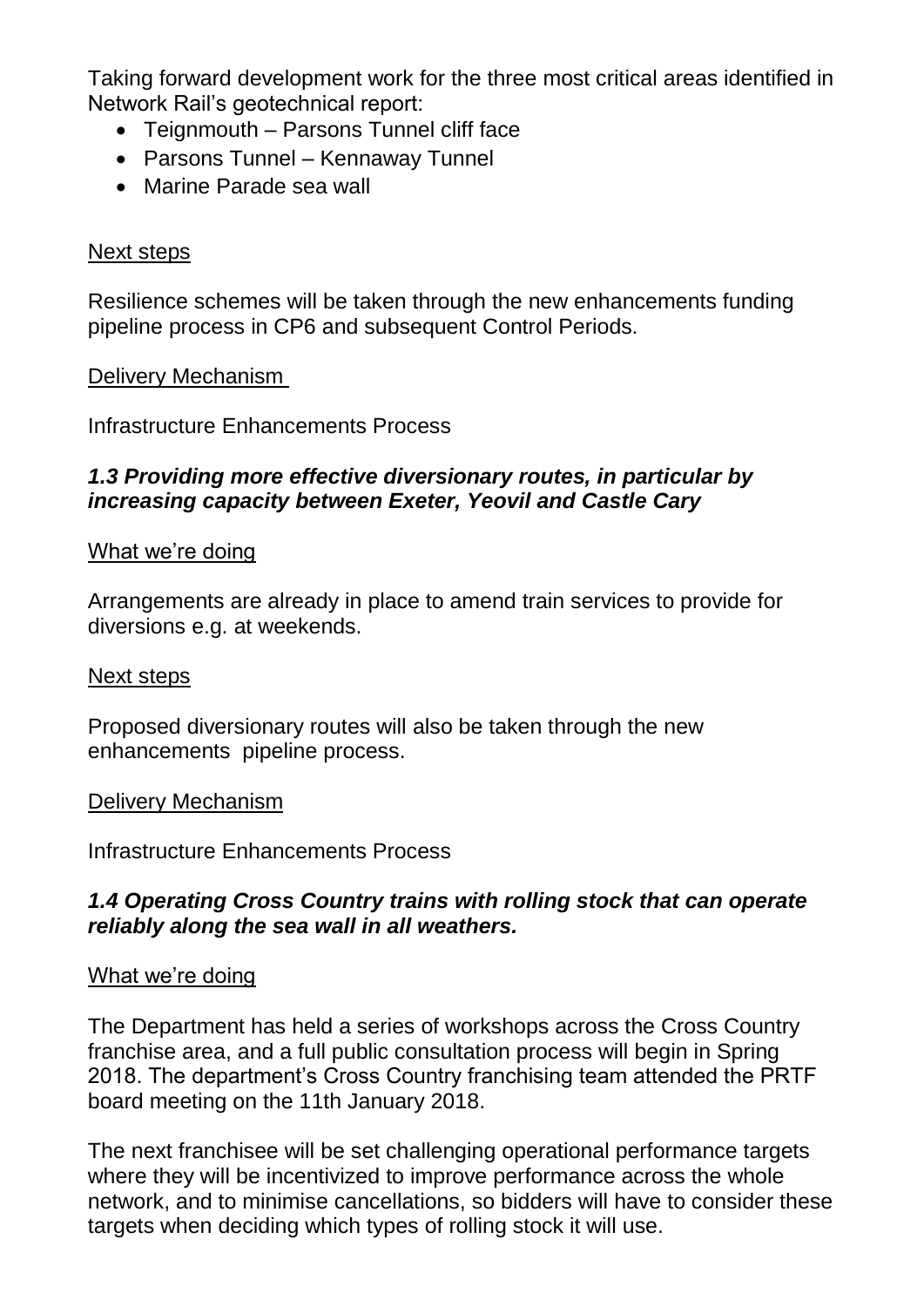#### Next steps

The next Cross Country franchisee will be required to provide capacity to tackle overcrowding, and bidders will be incentivised to deliver a step change in passenger experience, meeting the needs of travellers with different journey purposes.

The operator will have to work with stakeholders to improve right time performance across the franchise, and operational resilience will play an important part of this improvement.

**Delivery Mechanism** 

Cross Country franchise competition

# **REDUCING JOURNEY TIMES AND IMPROVING CONNECTIVITY**

"Closing the Gap" identifies several priorities for reducing journey times and improving connectivity to and from the South West peninsula

## *2.1 Journey time reductions and frequency enhancements on Great Western services between London and the peninsula, including an aspiration for a two-trains-per-hour service between Paddington and Plymouth supported by electrification to Bedwyn*

## What we're doing

The first of the new bi-mode AT300 InterCity Express Trains have already been delivered and are being tested on routes in the south west.

By 2019, the AT300-based timetable will substantially reduce the differential between the fastest and slowest trains between London and the Peninsula. Even before the new fleet is introduced, GWR is now providing a new, fast early-morning journey from Paddington with a three-hour journey time, arriving in Plymouth shortly after 09:30.

## Next steps

Opportunities to accelerate journeys fall broadly into two categories:

a. line speed improvements; and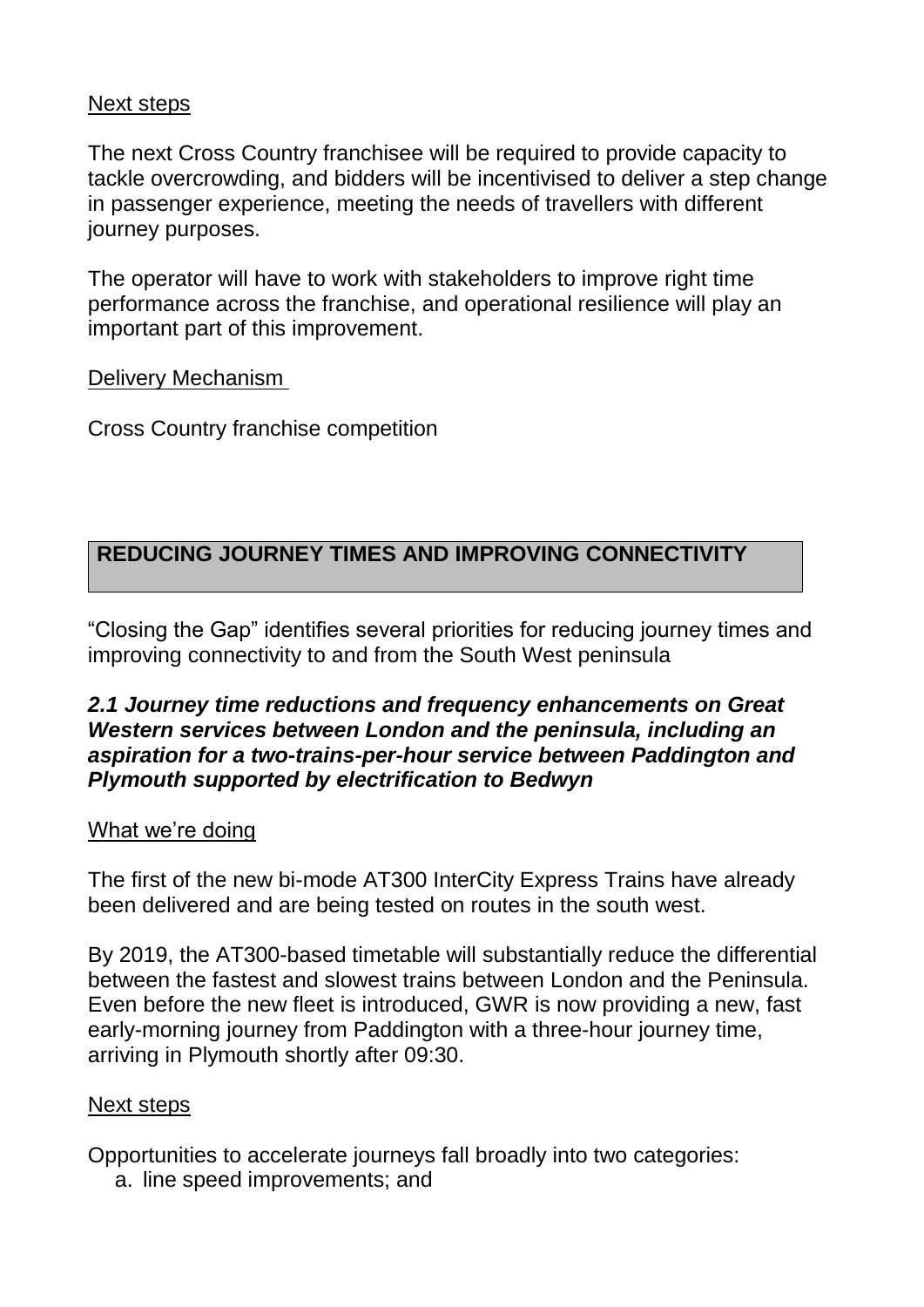- b. changes to the train service structure to reduce the number of intermediate calls in the longer-distance services.
- a. Line speed improvements:

GWR and Network Rail have been working together to identify those locations on the route where carefully-targeted interventions will secure incremental reductions in journey times. These will be taken through the new enhancements pipeline process.

b. Train service structure:

We will work with local partners to explore the potential for longer-term changes to the structure of the long-distance services with a view to accelerating journeys without compromising service levels at intermediate stations. We are aware that Plymouth City Council have commissioned a study into the potential for a 2tph service between London and Plymouth, which will be an important input into this process.

#### Delivery Mechanisms

- a. Infrastructure Enhancements Process
- b. Great Western franchise process

# *2.2 Journey time enhancements on the Waterloo-Exeter route*

## What we're doing

The franchise awarded to First MTR South Western Railway in Summer 2017 will deliver a £1.2 billion investment programme to improve services for passengers on all parts of the network from London to the South West

#### Next steps

We will look at journey time enhancements on the Waterloo – Exeter route and take them through the new enhancements pipeline process.

## Delivery Mechanism

Infrastructure Enhancements Process

## *2.3 Improved connectivity to destinations other than Paddington, including Bristol, the Midlands and Heathrow Airport*

What we're doing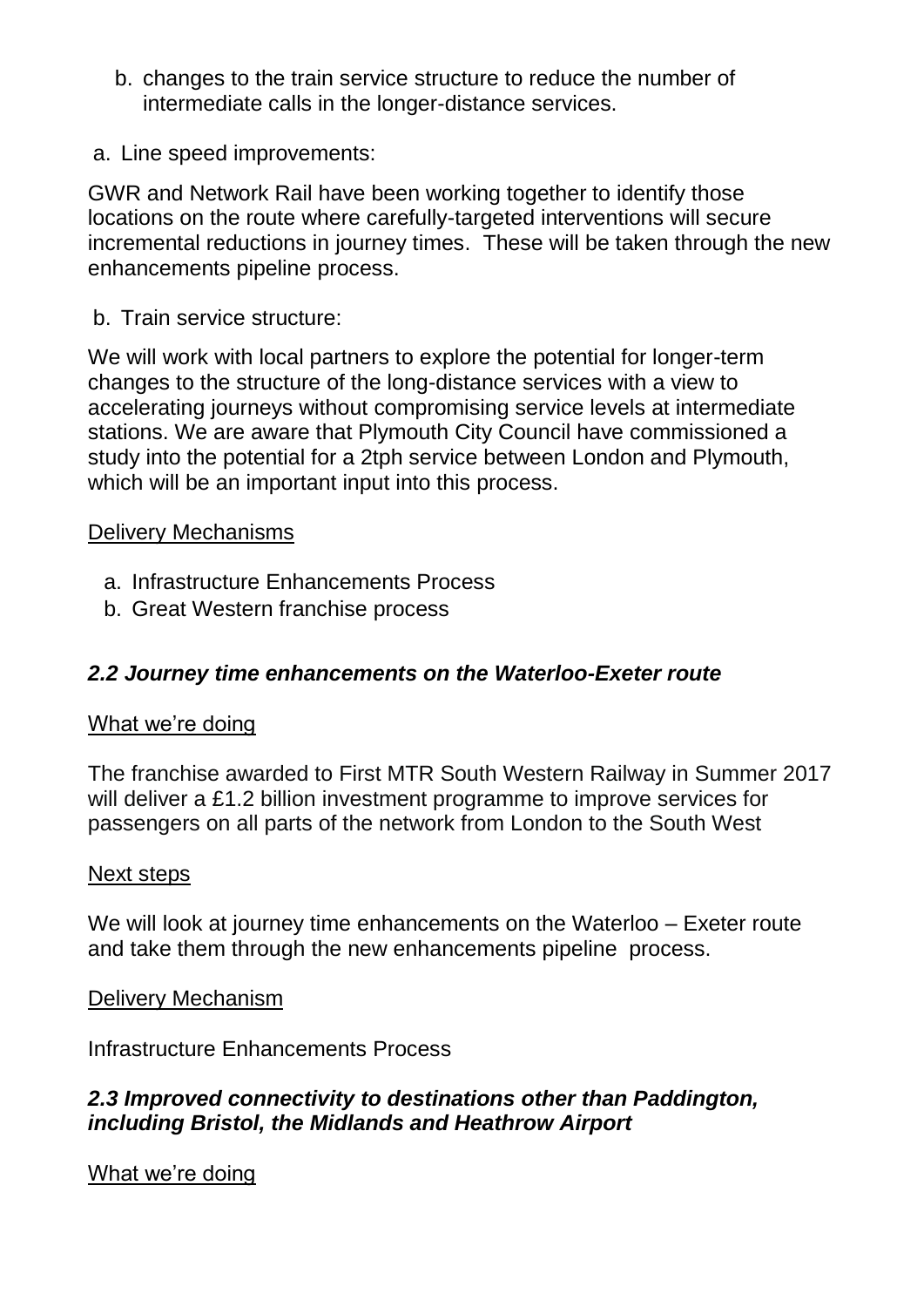The introduction of the full Elizabeth Line service pattern in December 2019 will open up faster and more convenient connecting journeys for passengers travelling between the Peninsula and the West End, City of London and Canary Wharf.

We are also developing plans for a western rail link to Heathrow, which would enable passengers to make journeys between the Airport and the South West without needing to travel via central London

## Next steps

Through the Great Western (GW) and Cross Country franchise replacement processes, we will look at improving connectivity between the Peninsula, Bristol and beyond with the potential for new destinations and markets to be served. Interested parties have already had the opportunity to contribute their views to the GW franchise consultation and, in due course, will have a similar opportunity in respect of Cross Country.

## Delivery Mechanism

Franchise competitions Infrastructure Enhancements Process

# **CAPACITY AND COMFORT**

"Closing the Gap" highlights a range of aspirations for improving capacity and comfort on board the Great Western and Cross Country train fleets.

## *3.1 Providing on-board facilities to reflect the particular needs of business and leisure travellers*

## What we're doing

The passenger experience on board GWR's long-distance services will be transformed in the coming year as the new AT300 trains enter service, providing a truly modern on-board environment and a substantial increase in the number of seats on 9 and 10 car trains.

Electrification to Didcot, and subsequently to Newbury by January 2019, enables significant numbers of 'Turbo' trains to cascade to the Bristol area, in turn releasing trains for local services in the South West Peninsula – providing more seats and space for passengers and enabling the 'Pacer' fleet to be withdrawn from service.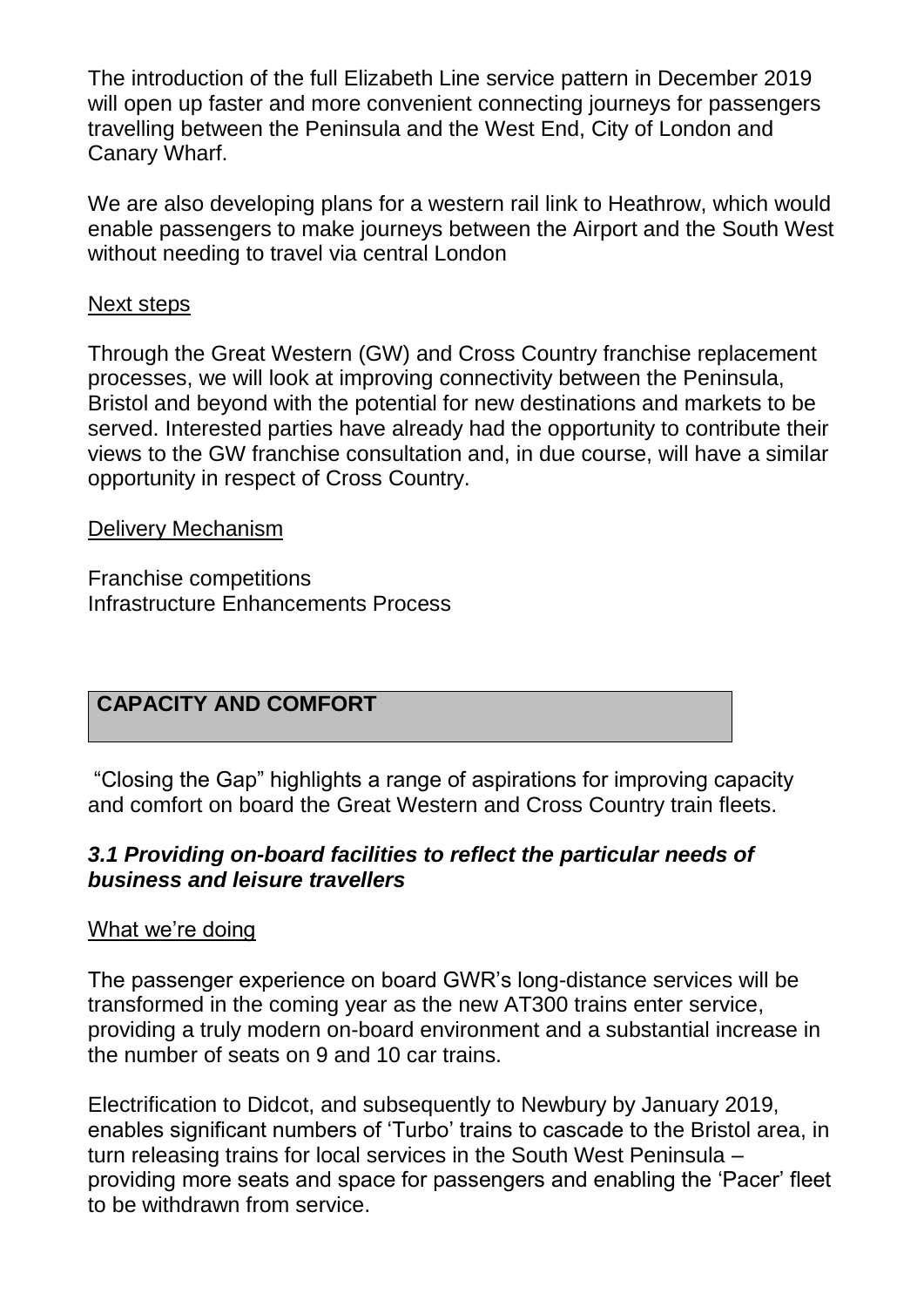The refurbishment of the 'Night Riviera' Sleeper carriages is well under way, and will be complete during 2018. This refurbishment is taking place alongside enhancements to the Sleeper facilities at key stations, sponsored by Cornwall County Council.

#### Next steps

In common with the rest of the network, all trains will be required to comply with modern accessibility regulations by the beginning of 2020. We will look closely at the responses to a recent consultation when designing the next franchise.

## Delivery Mechanism

Existing train operators GW franchising process

# *3.2 Improving mobile and wi-fi connectivity for the benefit of all passengers*

## What we're doing

GWR has fitted free Wi-Fi to all its fleet except the Pacers and other rolling stock not staying in the franchise in the longer term. The new AT300 trains will also be Wi-Fi fitted. Cross Country are also committed to fitting and providing free Wi-Fi on their fleet by 2020.

#### Next steps

In November 2017 the Department for Digital, Culture, Media and Sport (DCMS) was allocated up to £35m to trial technical and commercial options between Manchester and York (Trans Pennine route) to provide uninterrupted mobile and guaranteed WiFi coverage. This trial is due to start at the end of 2018.

DCMS recently undertook a call for evidence to understand the technical and commercial options for improved connectivity. The responses will be published late Spring. This along with the trial will help develop new policy to provide improved connectivity on all main line routes by 2025 which includes the GWR/Cross Country routes.

Network Rail Telecom (NRT) are working closely with infrastructure and telecom suppliers to conduct a desktop feasibility study along the Penzance to London via Taunton and Reading.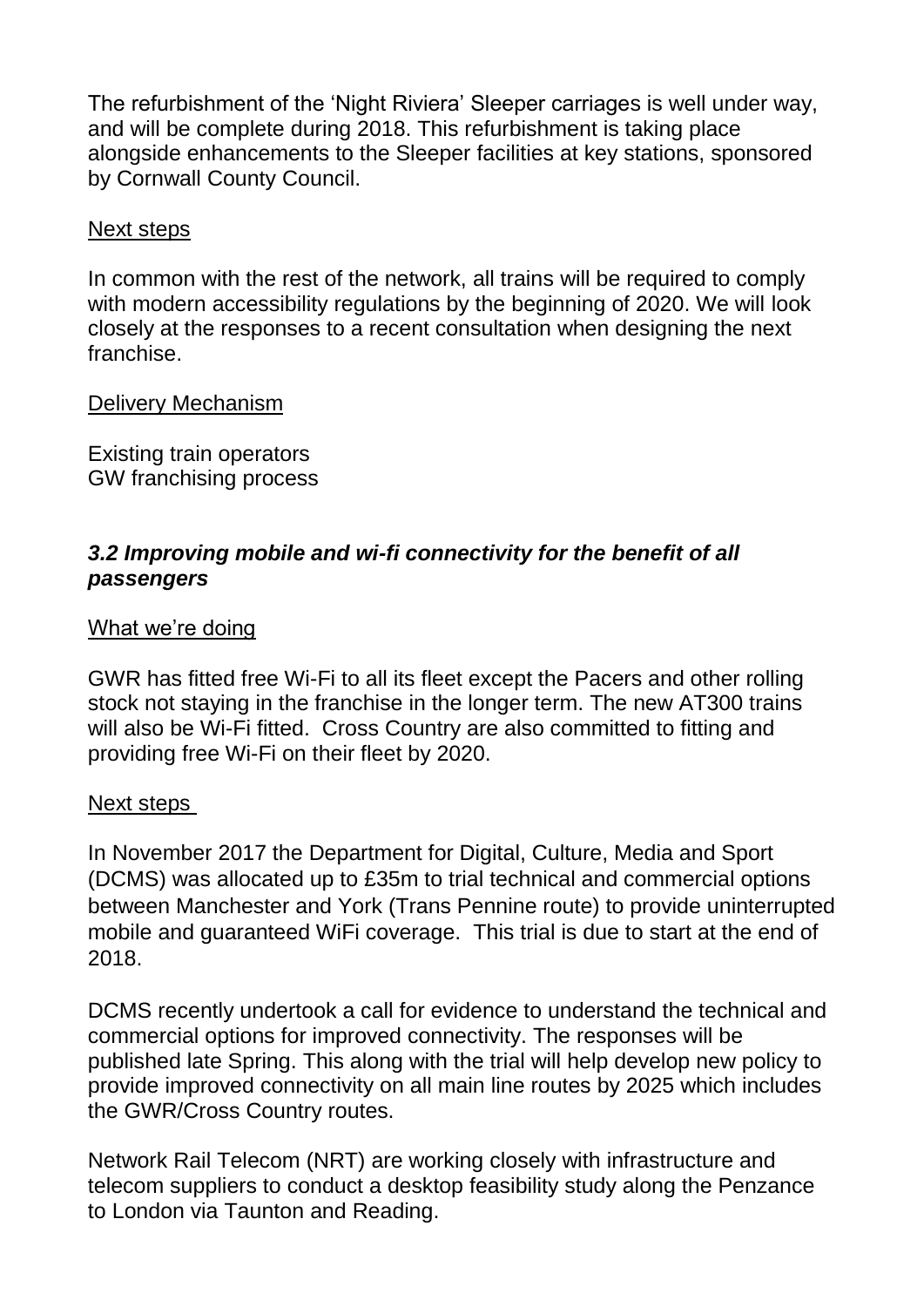## Delivery Mechanism

To be determined in light of DCMS "call for evidence" and lessons learnt from the Trans Pennine Trial.

## **LOCAL SCHEMES**

"Closing the Gap" identifies a range of schemes for delivery through local partners.

#### *4.1 Improvements to stations and station access, and new station proposals*

#### What we're doing

The current GWR franchise sets aside significant funds for station improvements. The franchise has delivered, or will deliver, substantial car park extensions at stations across the peninsula, including a completed scheme at Tiverton Parkway and proposed schemes at St Erth and Taunton.

New gatelines have been installed at Newton Abbot and an additional gateline will be installed at Bristol Temple Meads.

#### Next steps

GWR is working with Plymouth City Council, Network Rail and other partners on a locally-promoted improvement scheme at and around Plymouth station.

We will be considering how best to secure further investment in station enhancements during the 2020-22 franchise continuation period

#### Delivery Mechanism

Third party development and funding GW franchising process

## *4.2 Cornish Main Line resignalling scheme*

What we're doing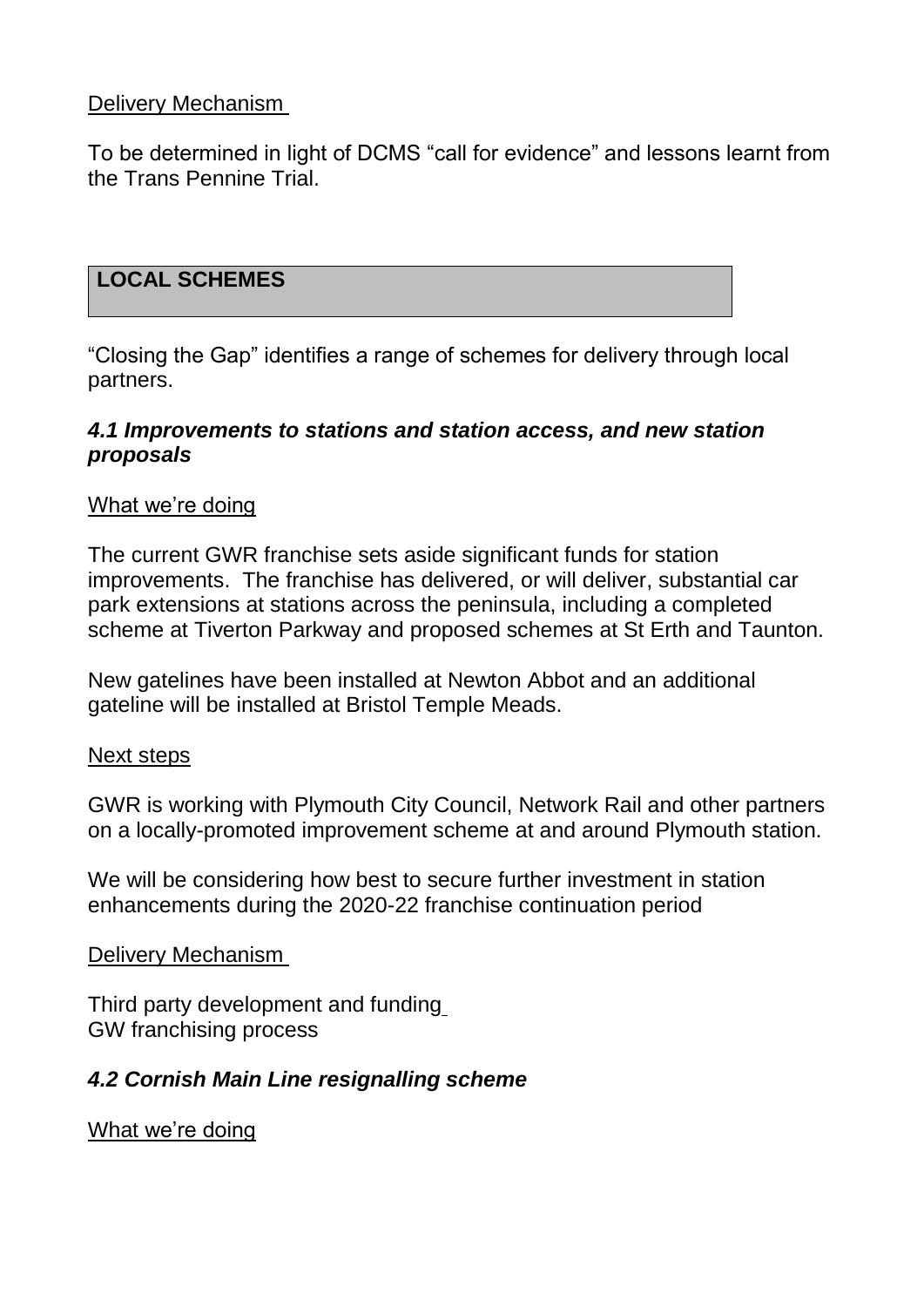The resignalling scheme is due to be completed by the end of 2018 and this, along with conversion of the short-formation HST sets, will enable a two-trainper-hour service to be introduced between Plymouth and Penzance.

## Next steps

Resignalling scheme being delivered by Network Rail HST sets being converted to short formations

## Delivery Mechanism

Train service to be delivered by GWR in 2019 timetable

## *4.3 Local service improvements such as Exeter – Axminster / Honiton, improvements on the Exeter – Barnstaple route and regular services to Okehampton*

## What we're doing

A regular two-train-per-hour service will be introduced between Exmouth, Exeter and Paignton in the 2019 timetable. Timetable improvements are also planned on the Exeter-Barnstaple branch.

#### Next steps

We have asked GWR to develop proposals to trial regular services on the Okehampton branch. We also expect GWR to play its full part in supporting the development of local proposals for other service enhancements such as between Exeter and Axminster / Honiton (Devon Metro), and in longer-term proposals such as the potential scheme to reopen the railway between Plymouth and Tavistock

#### Delivery Mechanism

GWR franchise (Okehampton) Third party development and funding

## *4.4 Resignalling and line speed improvements between Bridgwater and Bristol*

## What we're doing

Network Rail is currently implementing the Bristol area resignalling project (a renewal), scheduled to be completed by Easter 2018.

## Next steps